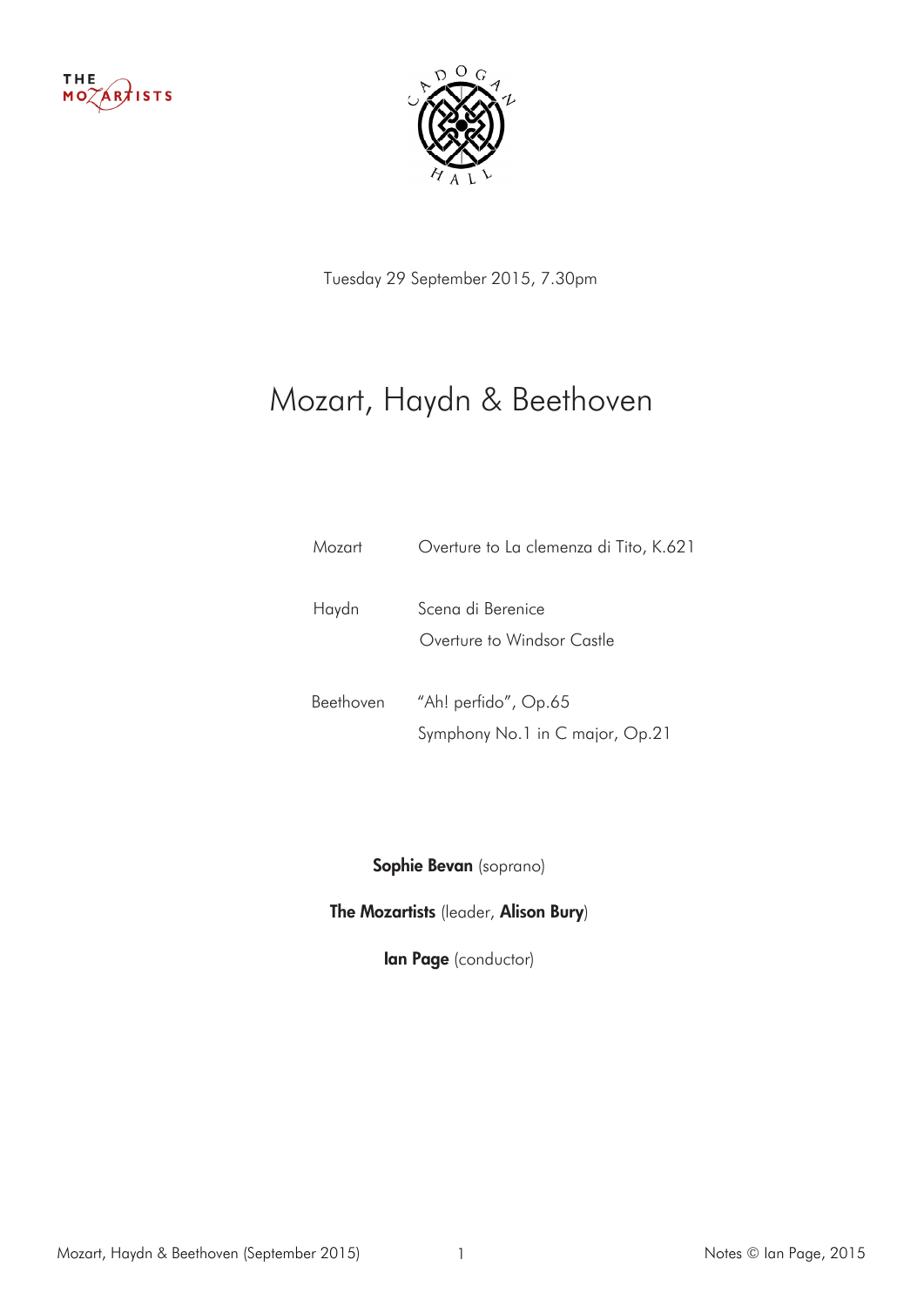## Mozart Overture to La clemenza di Tito, K.621

*La clemenza di Tito* was written in the final months of Mozart's life to celebrate the coronation of Emperor Leopold II as King of Bohemia. The commission had originally been offered to Antonio Salieri, who was too busy to accept. Metastasio's lengthy libretto, which had previously been set by such composers as Caldara, Hasse, Gluck and Jommelli, was shortened by about a third by the Italian librettist and court poet Caterino Mazzolà, and Mozart allegedly wrote the opera in eighteen days, delegating the composition of the recitatives to his student Franz Xaver Süssmayr. The opera was performed in front of Leopold II on 6 September 1791 at the Gräflich Nostitzsches (Estates) Theatre in Prague, the same theatre in which *Don Giovanni* had been premièred four years earlier. It did not receive its Vienna première until three years after Mozart's death, when the composer's sister-in-law Aloysia Weber rather surprisingly sang the role of Sesto.

As befitted the stature of the commission and the opera's place in the composer's canon, the overture to *La clemenza di Tito* is one of the most brilliant and festive that Mozart ever wrote. Although only listeners with perfect pitch would nowadays be conscious of such long-term architecture, it was important to Mozart that his operas should begin and end in the same key, and the choice of C major for this work enabled him in particular to write bright and celebratory music for the trumpets. Unlike the overtures to *Don Giovanni, Così fan tutte* and *Die Zauberflöte*, no slow introduction is deemed necessary, and the grand call to attention with which the *Tito* overture begins calls to mind the opening of another of Mozart's late C major works, the 'Jupiter' Symphony. Resplendently cascading semiquavers in the strings propel the music forward with tremendous verve and energy, and the contrasting second subject provides delightful opportunities for the solo wind instruments.

### Haydn Scena di Berenice

On Monday 4 May 1795, Haydn gave his last benefit concert in London. It took place in the King's Theatre, Haymarket, and the programme included his recently composed 'Military' and 'London' Symphonies (Nos.100 and 104) as well as the *Scena di Berenice.* The text for this concert aria, a dramatic evocation of a loving woman abandoned by her partner, is taken from Metastasio's *Antigono*, and the work was specially composed for the celebrated dramatic soprano Brigitta Giorgi Banti, who had come to London a few months earlier.

Banti was born, it is said, the daughter of a Venetian gondolier, at Crema in Lombardy in 1759, and she started out as a street singer before finding fame and fortune in Paris and then London. The musical reminiscences of the splendidly named Lord Mount-Edgcumbe recall how "the most exquisite taste enabled her to sing with more effect, more expression, and more apparent knowledge of her art, than many much better professors; her voice had not a fault in any part of its unusually extensive compass", while on the only surviving copy of the hand-bill for Haydn's benefit concert, an anonymous commentator has written: "Banti has a clear, sweet, equable voice, her low & high notes equally good, her recitative admirably expressive".

To judge from the range and demands of the music Haydn wrote for her in the *Scena di Berenice,* Banti must indeed have been a most accomplished artist, and yet she seems to have had an off-night at the 4 May concert, for the composer wrote in his diary that "she sang very scanty". Nevertheless, Haydn was delighted with the overall success of the concert: "The hall was filled with a distinguished audience. The whole society was extremely pleased, and so was I. I netted four thousand florins on this evening. This one can make only in England". Three months later, after much procrastinating, Haydn reluctantly left London to return to Vienna.

The text of the *Scena di Berenice* is taken from Act 3, scene 7 of Metastasio's *Antigono*, a libretto which had originally been set by Hasse in 1743 and subsequently by over thirty composers, including Jommelli (1746), Gluck (1756), Traetta (1764) and Paisiello (1785). Although betrothed to Antigono, Berenice is actually in love with his son, Demetrio. Torn between his feelings for Berenice and his filial duty, Demetrio can see no way out of his predicament, and has resolved to kill himself. In "Berenice, che fai?" the disconsolate heroine deliriously laments her fate and longs to die alongside her beloved.

Haydn's setting of the scene ostensibly comprises two recitatives and two arias, but the effect is in practice far more organic and unified. The opening music is full of dramatic contrasts – from the string tremolo depicting Berenice's icy shivers to the serene oboe and bassoon melody as she imagines the gods' contentment at her lover's death and vows to accompany him to the dark shadows of the river Lethe – and this recitative leads directly into the first aria, a tranquil yet impassioned largo in E major. A short linking recitative prefaces the final allegro, a fiery and virtuosic number which races headlong to its frenzied conclusion.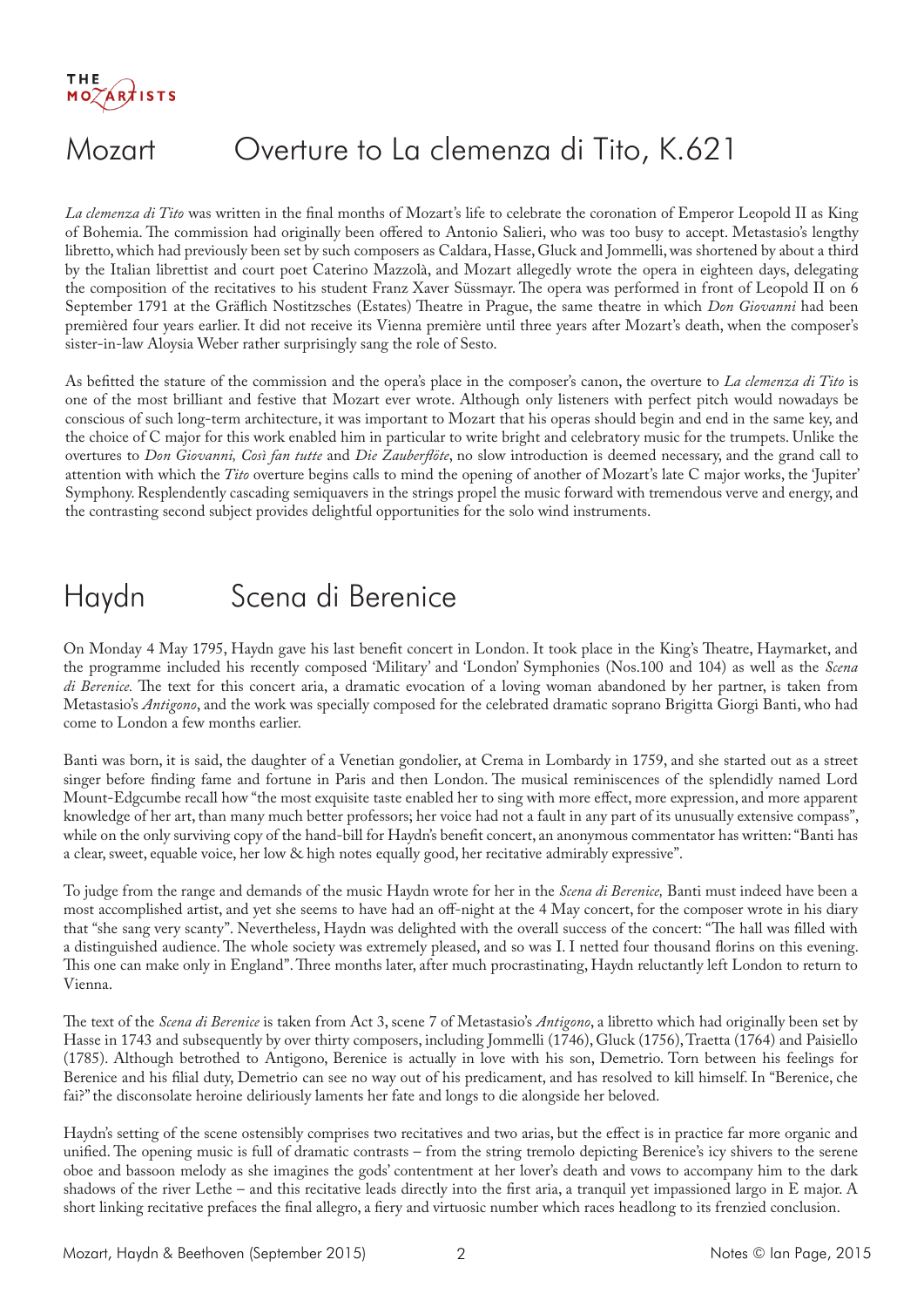# THE

#### **Recitativo**

Berenice, che fai? Muore il tuo bene, Stupida, e tu non corri? Oh Dio! Vacilla L'incerto passo; un gelido mi scuote Insolito tremor tutte le vene, E a gran pena il suo peso il piè sostiene.

Dove son? Qual confusa Folla d'idee tutte funeste adombra La mia ragion? Veggo Demetrio: il veggo Che in atto di ferir… Fermati! Vivi! D'Antigono io sarò. Del core ad onta Volo a giurargli fè: dirò che l'amo; Dirò…

Misera me, s'oscura il giorno, Balena il ciel! L'hanno irritato i miei Meditati spergiuri. Ahimè! Lasciate Ch'io soccorra il mio ben, barbari Dei. Voi m'impedite, e intanto Forse un colpo improvviso…

Ah, sarete contenti; eccolo ucciso. Aspetta, anima bella: ombre compagne A Lete andrem. Se non potei salvarti Potrò fedel… Ma tu mi guardi, e parti?

### **Aria**

Non partir, bell'idol mio: Per quell'onda all'altra sponda Voglio anch'io passar con te.

### **Recitativo**

Me infelice! Che fingo? Che ragiono? Dove rapita sono Dal torrente crudel de' miei martiri? Misera Berenice, ah, tu deliri!

### **Aria**

Perché, se tanti siete, Che delirar mi fate, Perché, non m'uccidete, Affanni del mio cor?

Crescete, oh Dio, crescete Finché mi porga aita Con togliermi di vita L'eccesso del dolor.

#### *Recitative*

*Berenice, what are you doing? Your beloved is dying, and yet you, like a fool, do not run to him? Oh God, my uncertain footsteps falter! A strange, icy chill courses through my veins, and only with great pain can my feet support their burden.*

*Where am I? What muddled folly of dark thoughts clouds my reason? I see Demetrius: I see him in the act of striking… Stop! Live! I shall marry Antigono. In spite of my heart, I fly to swear my fidelity to him. I shall say I love him; I shall say...*

*Wretched me! The daylight fades, the heavens flash with lightning! My intended perjury has angered them. Alas! Let me come to the aid of my beloved, cruel Gods! You block my way, while perhaps some sudden blow…*

*Ah, you will be content: behold him, killed. Wait, my beloved soul-mate; let our shades go as companions to Lethe. Though I was unable to save you, I can still be faithful… But you look at me, and leave?* 

### *Aria*

*Do not go, my beloved; I too want to cross that river to the other side with you.*

### *Recitative*

*Unhappy me! What am I pretending? What am I thinking? Where am I dragged off to by the cruel torrent of my anguish? Wretched Berenice, ah, you are delirious!*

### *Aria*

*Why, since you are so numerous, you who cause me to rave, why do you not kill me, torments of my heart?*

*Increase, oh God, increase, until the surfeit of grief at least comes to my aid by taking away my life.*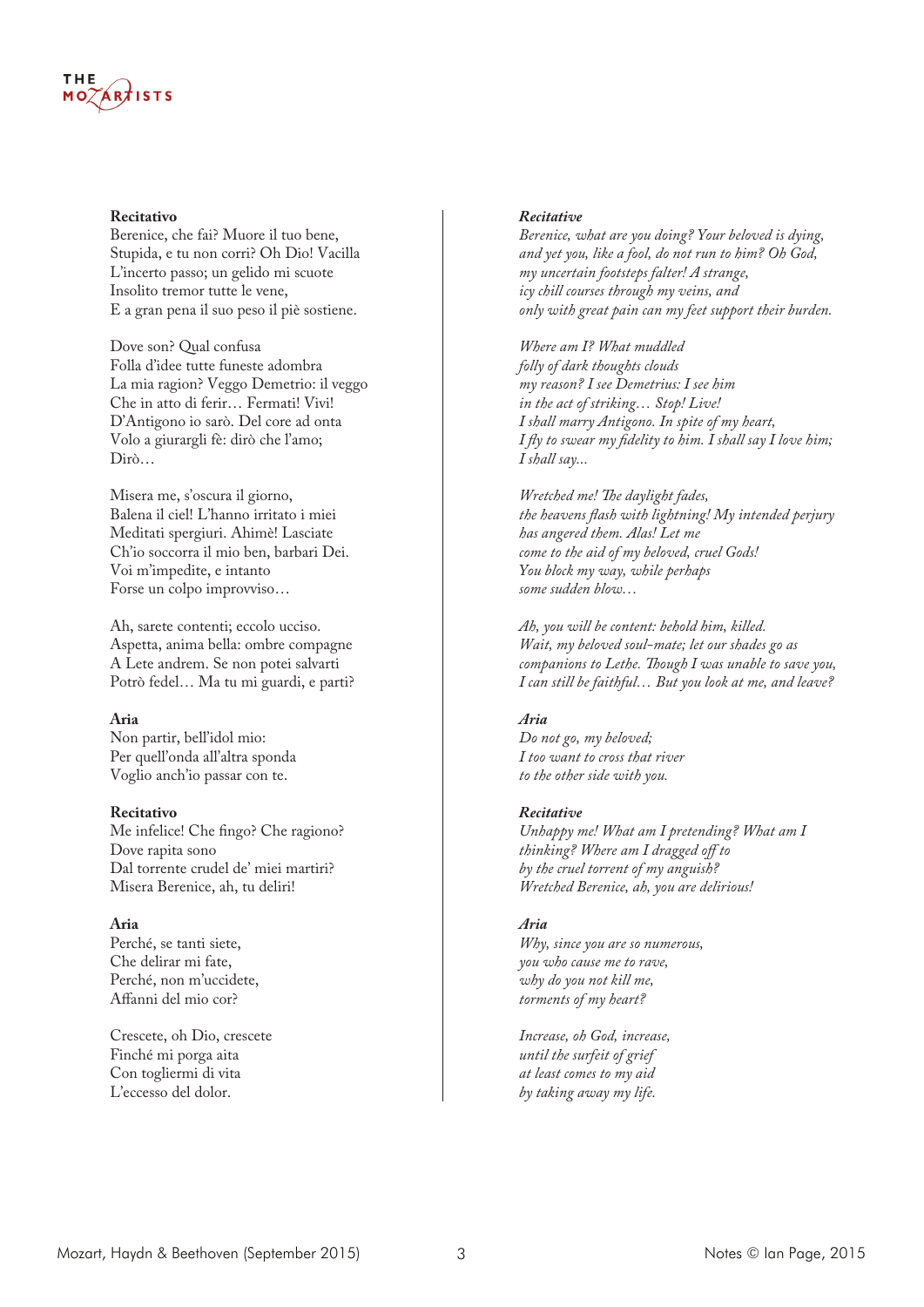$MOZARXISTS$ 

# Haydn Overture to Windsor Castle

The German violinist, composer and impresario Johann Peter Salomon was born in Bonn in February 1745, in exactly the same building – Bonngasse 515 – where Ludwig van Beethoven was to be born a quarter of a century later. He was employed as a court musician, firstly in Bonn and then in Rheinsberg, before moving in 1781 to London, where he established himself as one of the leading figures on the musical scene. Salomon is best remembered today for his role in bringing Haydn to London (he was also attempting to bring Mozart to the English capital, but if any discussions were productive they were scuppered by Mozart's death in 1791), and for leading the orchestra which premièred Haydn's 'London' symphonies.

In 1791, during the first of his two visits to London, Haydn composed an opera called *L'anima del filosofo*, an elaborate setting of the story of Orpheus and Eurydice with fiercely virtuosic arias and grand choruses. In the event it was never performed (indeed, rather astonishingly, the work was not premièred until 1951, when the cast included Maria Callas and Boris Christoff ), but the overture was used four years later as the overture for an opera by Salomon entitled *Windsor Castle.* This opera was staged at the Theatre Royal, Covent Garden during April 1795, as part of the celebrations for the marriage of the Prince of Wales (the future George IV) to the Princess of Brunswick. Unfortunately for the Princess, her husband had already secretly married Mrs Fitzherbert (being a Catholic, her marriage to the Prince could not be revealed without barring him from the throne), but despite this unusual encumbrance the Princess was to bear George a daughter, Charlotte.

Salomon did subsequently compose his own overture for *Windsor Castle* – it was customary for composers to leave the composition of the overture until last, and maybe Salomon ran out of time in the run up to the opera's first performance. Haydn's overture, though, provided a dynamic opening for the opera's first performances. It begins with a slow, sombre introduction in C minor before launching into a fast, ebullient main section in C major.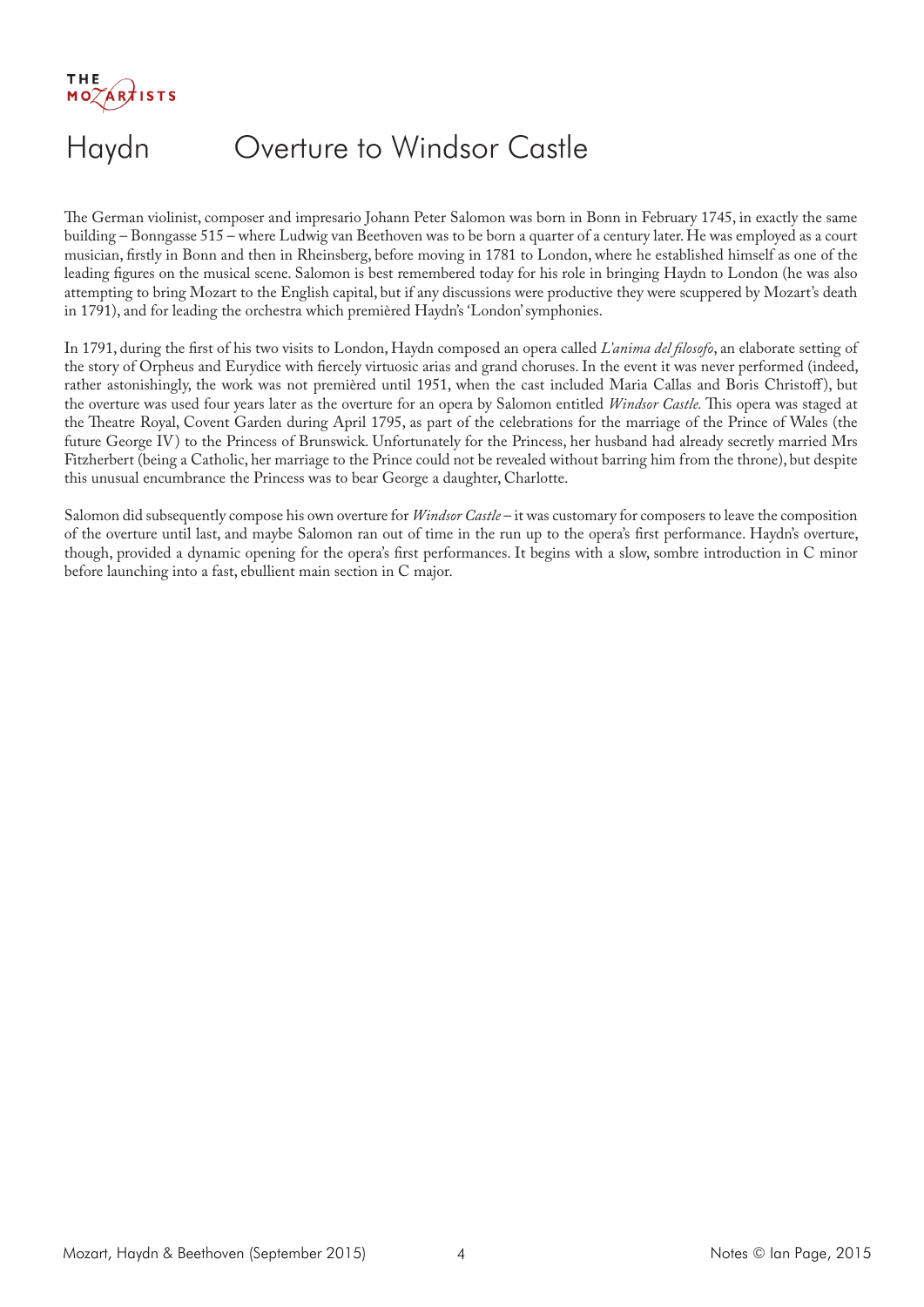## Beethoven "Ah! perfido... Per pietà, non dirmi addio", Op.65

Like Mozart's *La clemenza di Tito*, Beethoven's great concert aria "Ah! perfido" was composed (or at least completed) in Prague. Born in Bonn in 1770, Beethoven had settled permanently in Vienna in 1792, and by 1796 he had established an outstanding reputation as a pianist. Early in that year he set out on a concert tour of Prague, Dresden, Leipzig and Berlin, arranged by his wealthy patron Prince Lichnowsky. It was intended to last for six weeks but in the event took six months.

"Ah! perfido" was dedicated to the Prague singer and patron Countess Josephine de Clary, but it was first performed by Josefa Dušek, for whom Mozart had written two of his greatest concert arias, and it was surely for this celebrated Czech soprano that Beethoven conceived the work. As with Haydn's *Scena di Berenice*, written the previous year, "Ah! perfido" is a lengthy and highly charged dramatic monologue delivered by a distraught lover, this time an abandoned one. Again the text for the opening recitative is by Metastasio – this time from a widely admired soliloquy in *Achille in Sciro* – but the source of the anonymous text for the ensuing aria has not been identified; perhaps it was penned specifically for Beethoven's composition. The work was not published until 1805, hence its misleadingly high opus number.

#### **Recitativo**

Ah! perfido, spergiuro, Barbaro traditor, tu parti? E son questi Gl'ultimi tuoi congedi? Ove s'intese Tirannia più crudel? Va', scellerato! Va', pur fuggi da me, l'ira de' Numi Non fuggirai. Se v'è giustizia in ciel, Se v'è pietà, congiureranno a gara Tutti a punirti! Ombra seguace! Presente, ovunque vai, Vedrò le mie vendette; io già le godo Immaginando; i fulmini ti veggo Già balenar d'intorno. Ah no! ah no! fermate, Vindici Dei! Risparmiate quel cor, ferite il mio! S'ei non è più qual era, son' io qual fui; Per lui vivea, voglio morir per lui!

#### **Aria**

Per pietà, non dirmi addio, Di te priva che farò? Tu lo sai, bell'idol mio, Io d'affanno morirò.

Ah crudel! tu vuoi ch'io mora! Tu non hai pietà di me? Perchè rendi a chi t'adora Così barbara mercé? Dite voi, se in tanto affanno Non son degna di pietà?

#### *Recitative*

*Ah, faithless, false-hearted, barbarous traitor, are you leaving me? And are these your last farewells? Where was more cruel tyranny ever known? Go, villain! Go, fly from me, then, but you shall not escape the anger of the gods. If there is justice in heaven, if there is mercy, they will all compete with each other to punish you! Like a ghost haunting you wherever you go, I shall be there to see my vengeance: I already rejoice at the prospect; I already see lightning flashing around you. Ah no! Ah no! Wait, you avenging gods! Spare his heart, strike mine instead! Though he is not what he was, I am unchanged; I lived for him, for him I wish to die!*

#### *Aria*

*For pity's sake, do not say farewell to me; deprived of you what would I do? You well know, my beloved, that I would die of grief.*

*Ah, cruel one! Do you want me to die? Have you no pity for me? Why do you so harshly repay the one who adores you? Say, all of you, whether in such distress I am not worthy of pity?*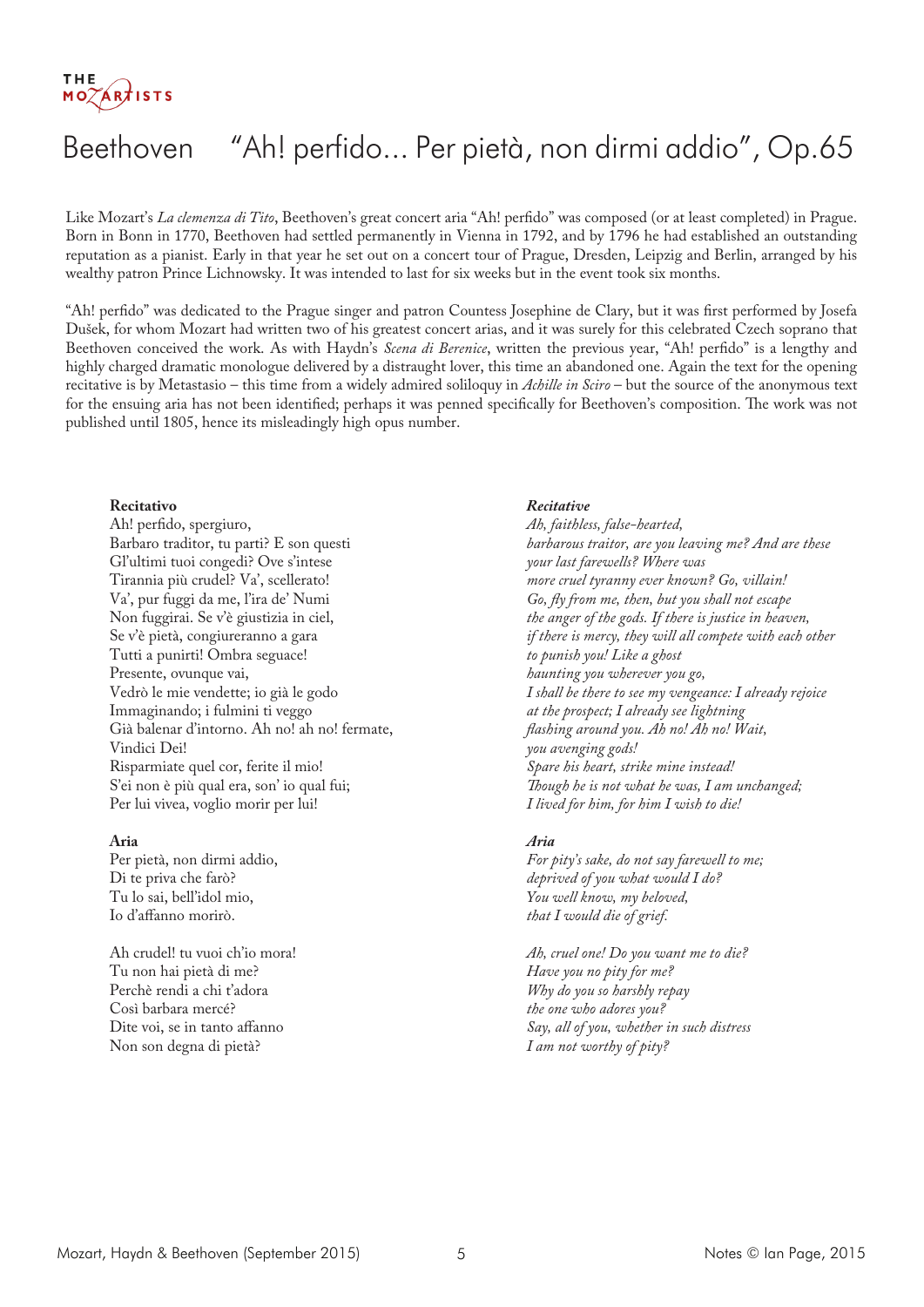

## Beethoven Symphony No.1 in C major, Op.21

1.Adagio molto – Allegro con brio 2. Andante cantabile con brio 3. Menuetto: Allegro molto e vivace 4.Adagio – Allegro molto

The composition of Beethoven's first symphony spanned the last weeks of the eighteenth century and the first weeks of the nineteenth. He had first started planning the composition of a C major symphony as early as 1795, but in the event the main bulk of the first symphony was written relatively quickly, with only the finale making use of previous sketches. This in itself is telling, for this symphony already hints at a shift that was to develop throughout Beethoven's symphonies whereby the final movement, rather than the opening one, carried the greatest import and dramatic thrust.

Despite Count Waldstein's famous description of the young Beethoven "receiving the spirit of Mozart from the hands of Haydn", it would come as no great surprise if we were somehow to discover that Beethoven had consciously waited for the dawn of the new century to unveil a symphony to the world for the first time, for his view of his role as a composer and an artist was quite different to that of his illustrious predecessors. To borrow and re-apply the words of Bill Shankly, the composition of a work as significant and substantial as a symphony was not for Beethoven a matter of life and death – it was far more important – and he seems to have been altogether more conscious than Haydn or Mozart that his music would outlive him and secure him a permanent position in posterity. He had deliberately waited until he had been composing for over a decade before he felt ready to designate any work as his Opus 1 (in the event a group of three piano trios took the honour), and in this context it seems entirely fitting that Beethoven should have waited until his thirtieth year to write his first symphony.

Despite all of this, though, we should resist the temptation to assess and listen to Beethoven's first symphony with the benefit of hindsight, viewing it as the harbinger of greater and more startling works that were to follow. As with all great works of art, it is best understood and appreciated by approaching it from the perspective and context in which it was first conceived. Such an approach in no way diminishes the work's freshness and originality – if anything it draws greater attention to them.

Beethoven had first come to Vienna in April 1787, seemingly with the specific purpose of studying with Mozart, but within two weeks he was returning home to Bonn, summoned by his drunkard father to attend to his sick mother (she died three months later from tuberculosis). By the time he returned to Vienna in November 1792, this time to stay for good, Mozart too had died. The twenty-one year old Beethoven immediately began studying with Haydn, but their working relationship was not a successful one. Beethoven felt he required more discipline and criticism than Haydn was prepared to provide, and when Haydn left for his second visit to London Beethoven remained in Vienna, studying not only with Johann Georg Albrechtsberger (the deputy appointed by Haydn in his absence) but also with Johann Schenk (to whom Beethoven had turned in secret to provide the rigour he felt had been lacking from Haydn's tuition).

By the turn of the century Beethoven had established an enviable reputation in Vienna as a prodigiously gifted, even demonic, keyboard virtuoso, but despite an increasingly accomplished and visionary portfolio of compositions he still needed to spread his reputation as a composer. The benefit concert which he gave at the Burgtheater on 4 April 1800 was his own promotion, and was designed to address this issue. It began with a symphony by Mozart (we do not know which one, but given the tonal structure of the concert it is likely to have been one of his mature C major symphonies, No. 34, 36 or 41), and also included an aria and a duet from Haydn's *The Creation*, one of Beethoven's first two piano concertos (probably the so-called No.1, again in C major, which had actually been composed after the so-called No.2) and the first performance of his popular Septet, Op.20; Beethoven then gave one of his famously gargantuan improvisations on the piano, before finishing with the première of the first symphony. First-hand reports of this important musical event are scarce, but a delayed report in the Leipzig Allgemeine Musikalische Zeitung described it as "truly the most interesting concert in a long time".

It is telling that Beethoven preceded his new symphony with performances of masterful late works by Mozart and Haydn, for in so doing he seems to have been positioning himself as the natural successor to the great Viennese tradition (perhaps mindful of Haydn's concerns that the boldness, force and harmonic daring of Beethoven's C minor piano trio, Op.1, no.3 might alienate Viennese audiences). Nonetheless, a glance at the opening of each movement is enough to reveal a bold and assertive new symphonic voice. Though not perhaps sounding quite so revolutionary and ambiguous to modern ears, the symphony's opening famously launches us into the 'wrong' key, and it is not until the sixth bar that the home key is established. The andante begins with the second violins, pianissimo, playing a theme entirely on their own for six bars before violas and cellos join in, while the next movement, labelled a minuet, is full of the vigour and elemental fire of the scherzos of later Beethoven symphonies – certainly this is not music to be danced to. A unison G for the full orchestra announces the finale, but again our expectations are dashed as the first violins hesitantly assemble scraps of a G major scale. Only when this scale reaches an F natural do we realise that we are heading back to C major, and the accelerated scale passage launches us into the finale proper, an exhilarating and impetuous tour-de-force.